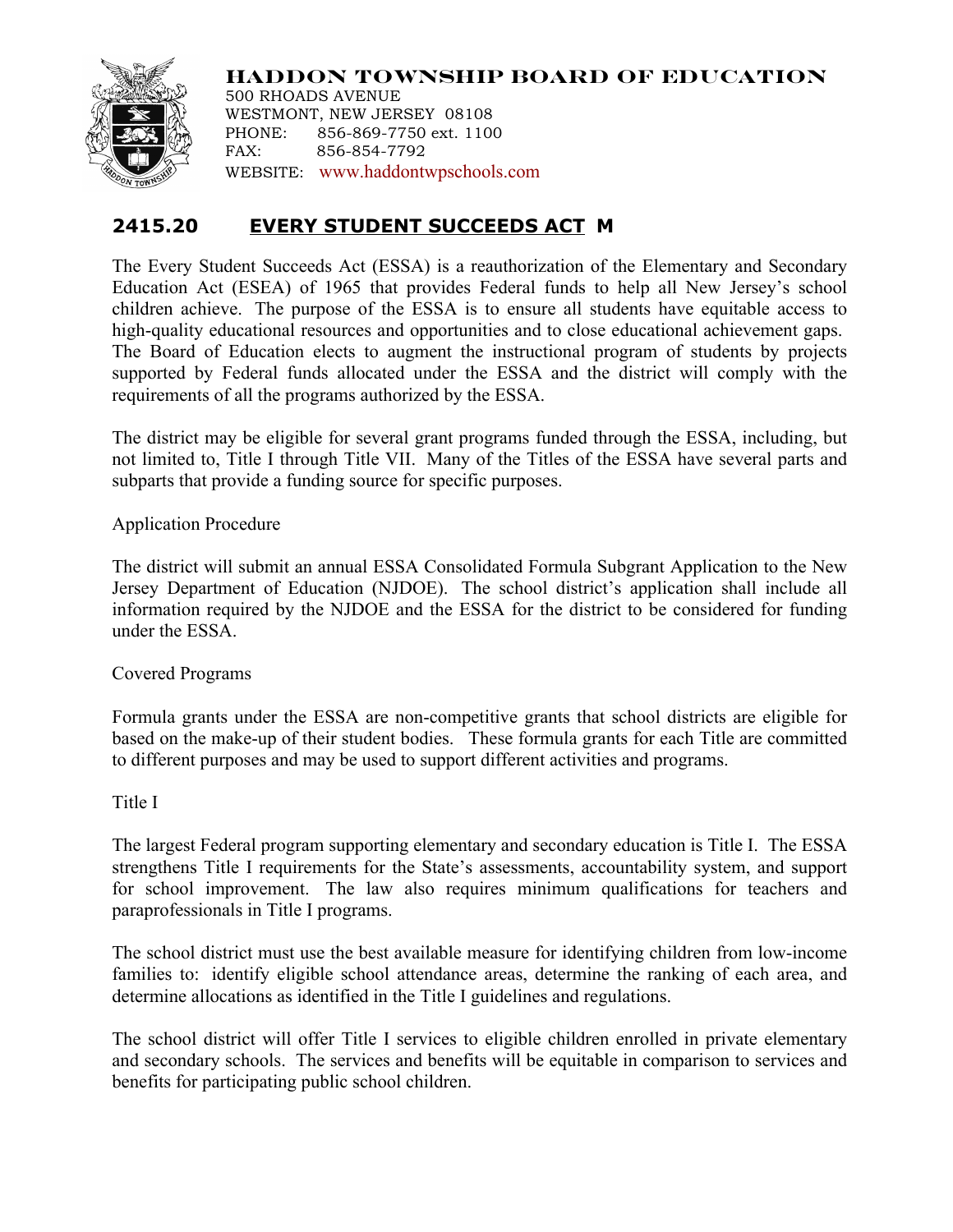The school district will provide the New Jersey Department of Education assurances it will provide the maximum coordination between the Title I program, the regular school program, and services provided by other programs for specialized populations. The Title I program will consider the special needs of homeless children, migrant children, children with disabilities and limited English Language Learner (ELL) children. Title I funds will be reserved so that migrant children who are otherwise eligible to receive Title I services, even if they arrive during the school year, are served.

Type of Title I Program

The school district will offer a **Target Assistance** Title I program.

School-wide Program

High-poverty schools (a school with at least 40% poverty or any school below 40% poverty with a waiver issued by the New Jersey Department of Education) are eligible to adopt school-wide programs to raise the achievement of low-achieving students by improving instruction throughout the entire school, thus using Title I funds to serve all children in the school. A school-wide program must be established in accordance with the Title I guidelines and regulations and the New Jersey Department of Education.

**\_√\_** Target Assistance Program

Schools that are not eligible for (or do not choose to operate) school-wide Title I programs must use Title I funds to provide targeted services to low-achieving students. A Target Assistance program must be established in accordance with the Title I guidelines and regulations and the New Jersey Department of Education.**]**

New Jersey Department of Education Accountability System

The district will comply with the accountability system established by the New Jersey Department of Education and outlined in the New Jersey State Plan and approved by the United States Department of Education.

Fiscal Responsibility

The district will comply with the requirements as outlined in Policy 2415.02 Title I – Fiscal Responsibilities in accordance with the NJDOE and the ESSA.

**Staff** 

The district will comply with the staff certification requirements of the ESSA and the NJDOE. In addition, the district will ensure all paraprofessionals meet the requirements as established by the ESSAand as outlined in Policy 4125 – Employment of Support Staff Members.

Parental Involvement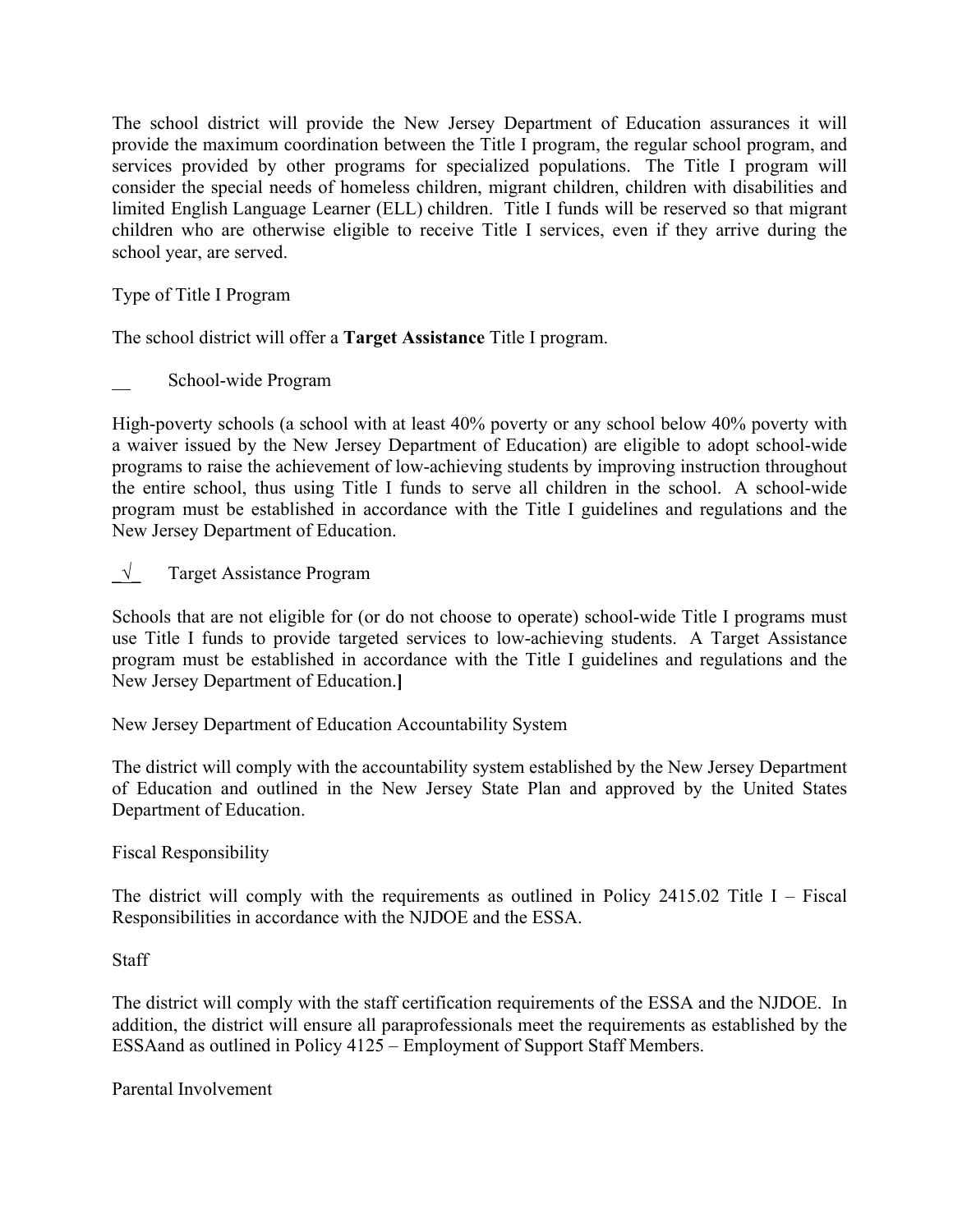The district will comply with the requirements as outlined in Policy 2415.04 – Parental Involvement in accordance with the NJDOE and the ESSA.

## Student Surveys, Analysis, and/or Evaluations

The Protection of Pupil Rights Amendment (PPRA) applies to school districts that receive Federal funding from the United States Department of Education. The district will comply with the requirements as outlined in Policy 2415.05 - Student Surveys, Analysis, and/or Evaluations in accordance with the PPRA.

## Unsafe School Choice Option

In the event there is a school in the district designated as Persistently Dangerous in accordance with the Victims of Violent Criminal Offenses as outlined in the ESSA, the district will comply with the requirements of Policy 2415.06 – Unsafe School Choice Option in accordance with the NJDOE and the ESSA.

## **Property**

Property acquired through Title I funds for use in public or private schools will be acquired in accordance with the Public School Contracts Law, will be held in title by the Board of Education, and will not be used for other purposes so long as it is required in the Title I program. Property no longer required for Title I purposes will be used for other, similarly funded projects or disposed of in accordance with State and Federal guidelines.

### Capital Expenses

The Superintendent will assure the district abides by New Jersey's Public Contracts Law; consults appropriate private school officials prior to making any decisions regarding capital expenses; ensure funds that are received to cover capital expenses provide equitable Title I services to private school students; ensure accounts for any capital funding is separately maintained; and assure lease purchase agreements are consistent with applicable statute and administrative code.

### Post-Award Requirements

The school district will maintain all project records for five years following the completion of the activity for which the funds were used. The school district will prepare and submit all reports as required by the State Department of Education in a timely manner.

### Supplement, Not Supplant

Grant funds provided under Federal programs, including the ESEA of 1965 as amended by the ESSA, shall supplement, not supplant the funds that would, in the absence of such Federal funds, be made available from State and local sources for the education of students participating in programs assisted under the ESEA of 1965 as amended by the ESSA.

Evaluation